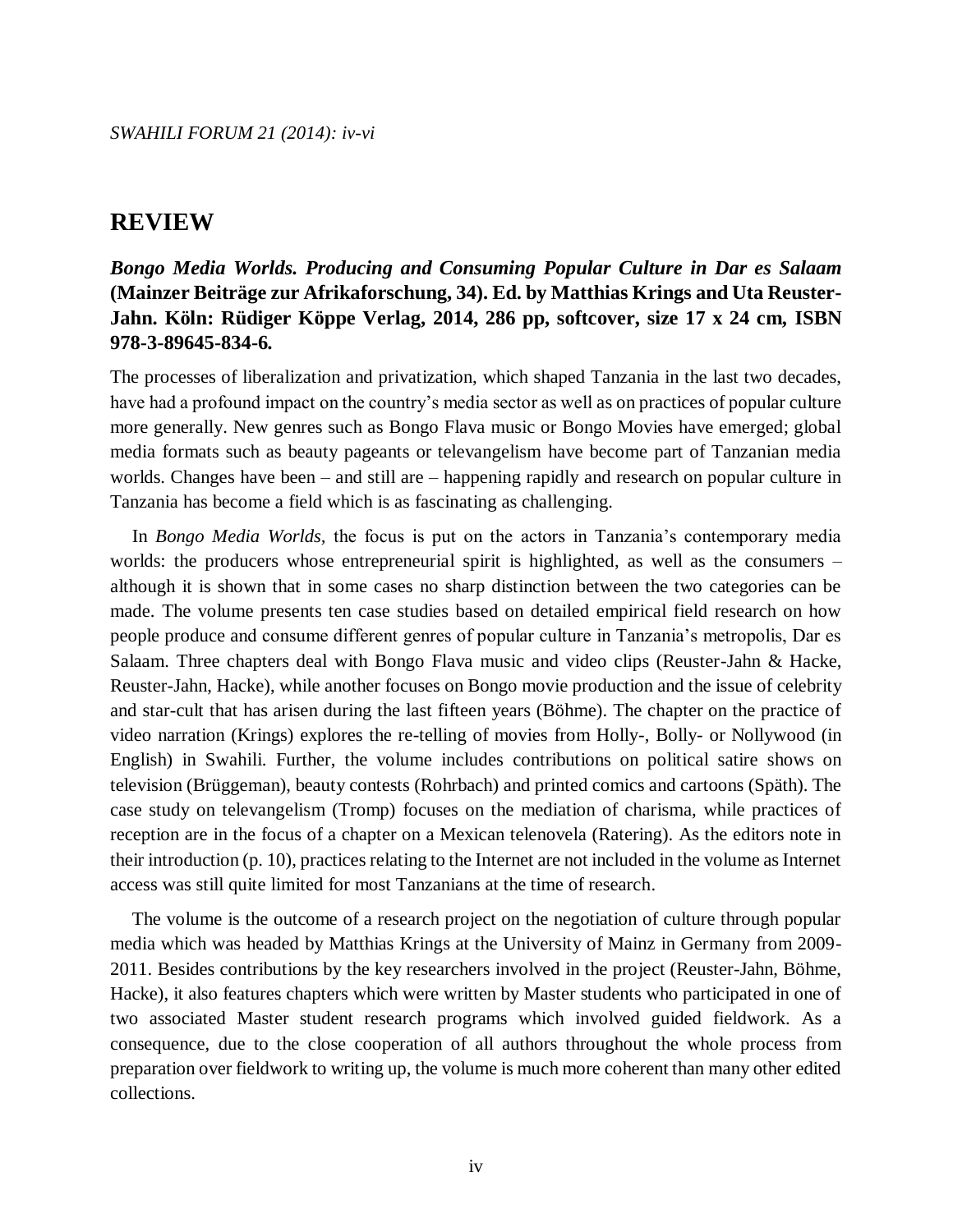## REVIEW

This is certainly also due to the common methodological approach which all chapters share. All the researches presented in the book are based on an ethnographic approach, which involved at least a certain/some degree of participant observation. In several cases the researchers even been involved themselves and took over crucial roles in their field of analysis, such as Gabriel Hacke who worked as a cameraman in Bongo Flava video productions, Claudia Böhme who acted in various Bongo movie productions, or Tanja Rohrbach who became the 'matron' of the young women who participated in the Miss Tanzania pageant in 2009. Their reflections on the advantages and drawbacks which close involvement in one's field of research brings with it are interesting and important parts of their respective chapters. Besides the strong emphasis on qualitative methods, research for most case studies involved also some quantitative element. Several authors made convincingly use of questionnaires to provide for additional data on the context or on the reception of media productions. The quantitative component definitively adds to the full pictures provided by the authors. Further, most chapters situate the contemporary case studies within a historical background of the genre under exploration.

Reading the chapters consecutively, the reader occasionally notes similarities of phenomena between the various genres, an aspect which remains unexplored in the volume, as cross-reference between the chapters is only rarely made. For example, Jörn Ratering notes in his chapter on the reception of a Mexican telenovela, that "live analysis" of telenovelas by those in a group of viewers who understand the foreign language best (p. 155) is an important practice. Surprisingly though, he does not make reference to the practice of video narration of movies which is analyzed in the chapter by Matthias Krings (and vice versa). While the comparative perspective could have been strengthened in the individual chapters, it is certainly contained in the introduction written by the two editors, which is very worth reading and situates the phenomena at stake in their political and economic as well as historical and social context, drawing on existing literature and the case studies contained in the volume.

What all the genres discussed in *Bongo Media Worlds* have in common, is their translocal character. The formats themselves, as well as strategies of realization which reach Tanzania as part of global media flows, are being appropriated and clearly localized in Tanzania (p. 100). They are, thus, turned into specifically Tanzanian media products – a process in which both producers and consumers alike can be involved. While this localization makes up an important part of the appeal of a product, the ability of the format to provide the Tanzanian audience with experiences from abroad is equally important. Indeed, the very success of a cultural product depends on it being "similar but different" as Jörn Ratering points out in his analysis of the success of the Mexican telenovela "Don't Mess with an Angel" in Tanzania. His interlocutors related the appeal of the series to the cultural similarities between Mexico and Tanzania, which make the audience identifying with the characters, while providing them with insights into people's lives in another